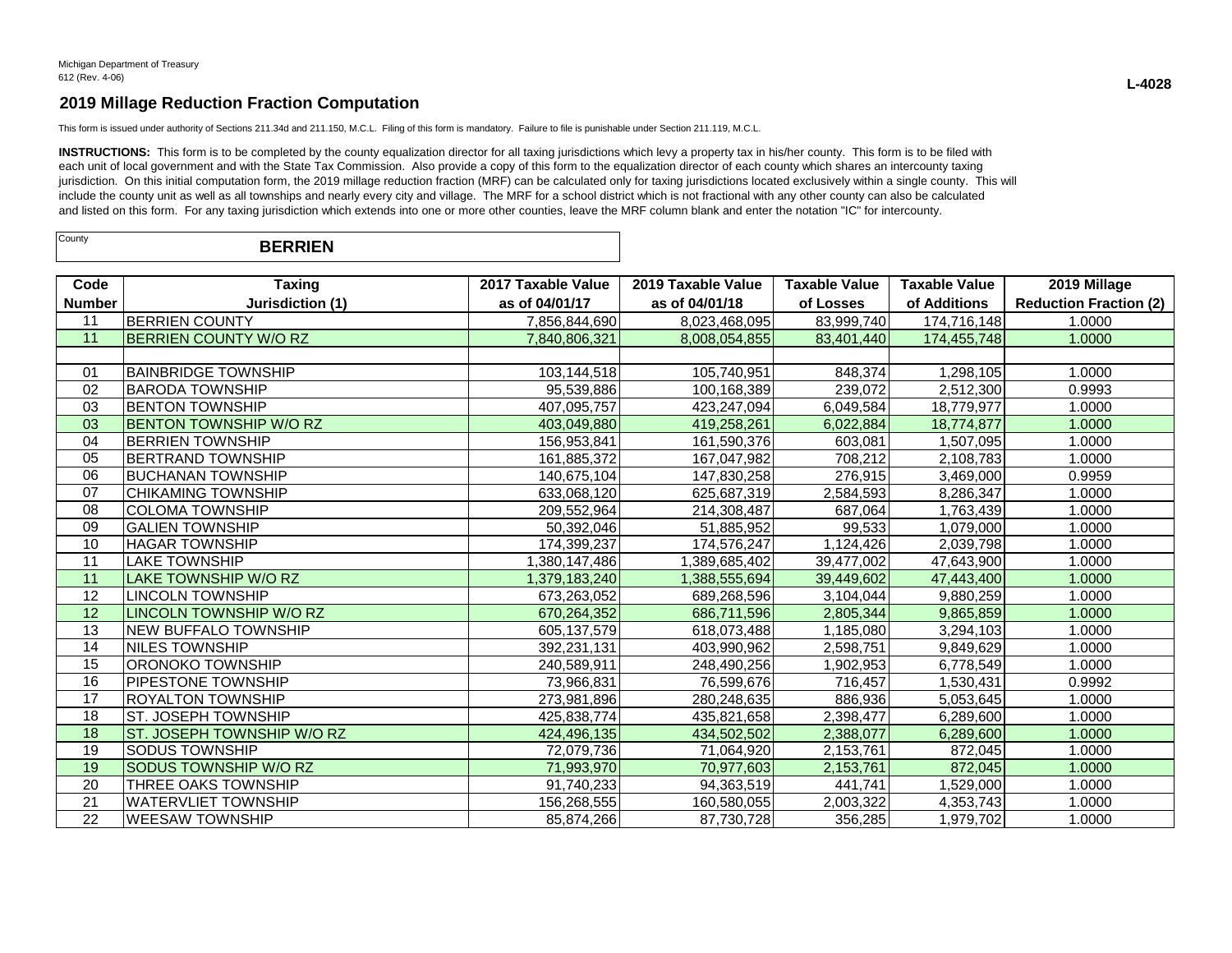This form is issued under authority of Sections 211.34d and 211.150, M.C.L. Filing of this form is mandatory. Failure to file is punishable under Section 211.119, M.C.L.

INSTRUCTIONS: This form is to be completed by the county equalization director for all taxing jurisdictions which levy a property tax in his/her county. This form is to be filed with each unit of local government and with the State Tax Commission. Also provide a copy of this form to the equalization director of each county which shares an intercounty taxing jurisdiction. On this initial computation form, the 2019 millage reduction fraction (MRF) can be calculated only for taxing jurisdictions located exclusively within a single county. This will include the county unit as well as all townships and nearly every city and village. The MRF for a school district which is not fractional with any other county can also be calculated and listed on this form. For any taxing jurisdiction which extends into one or more other counties, leave the MRF column blank and enter the notation "IC" for intercounty.

| County<br><b>BERRIEN</b> |  |  |
|--------------------------|--|--|
|--------------------------|--|--|

| Code          | <b>Taxing</b>                    | 2017 Taxable Value | 2019 Taxable Value | <b>Taxable Value</b> | Taxable Value | 2019 Millage                  |  |  |
|---------------|----------------------------------|--------------------|--------------------|----------------------|---------------|-------------------------------|--|--|
| <b>Number</b> | Jurisdiction (1)                 | as of 04/01/17     | as of 04/01/18     | of Losses            | of Additions  | <b>Reduction Fraction (2)</b> |  |  |
|               |                                  |                    |                    |                      |               |                               |  |  |
| 50            | <b>BENTON HARBOR CITY</b>        | 110,018,936        | 116,587,950        | 5,625,890            | 12,477,270    | 1.0000                        |  |  |
| 50            | <b>BENTON HARBOR CITY W/O RZ</b> | 109,841,239        | 116,410,253        | 5,625,890            | 12,477,270    | 1.0000                        |  |  |
| 56            | <b>BRIDGMAN CITY</b>             | 107,523,220        | 110,412,541        | 556,170              | 1,406,400     | 1.0000                        |  |  |
| 56            | <b>BRIDGMAN CITY W/O RZ</b>      | 107,058,720        | 110,047,241        | 556,170              | 1,406,400     | 1.0000                        |  |  |
| 58            | <b>BUCHANAN CITY</b>             | 86,920,971         | 90,033,324         | 519,389              | 2,263,368     | 1.0000                        |  |  |
| 60            | <b>COLOMA CITY</b>               | 33,499,775         | 34,541,170         | 136,300              | 653,869       | 1.0000                        |  |  |
| 60            | <b>COLOMA CITY W/O RZ</b>        | 33,370,797         | 34,368,697         | 136,300              | 613,469       | 1.0000                        |  |  |
| 62            | <b>NEW BUFFALO CITY</b>          | 230,598,953        | 238,536,824        | 279,301              | 2,908,000     | 1.0000                        |  |  |
| 70            | NILES CITY                       | 185,491,492        | 191,452,062        | 1,766,009            | 5,166,900     | IC                            |  |  |
| 76            | ST. JOSEPH CITY                  | 471,944,088        | 486,048,198        | 4,453,338            | 7,587,640     | 1.0000                        |  |  |
| 76            | ST. JOSEPH CITY W/O RZ           | 466,114,122        | 480,432,442        | 4,218,238            | 7,587,640     | 1.0000                        |  |  |
| 78            | <b>WATERVLIET CITY</b>           | 27,020,960         | 27,855,076         | 217,680              | 354,251       | 0.9980                        |  |  |
|               |                                  |                    |                    |                      |               |                               |  |  |
| 30            | <b>BARODA VILLAGE</b>            | 18,295,139         | 19,265,422         | 161,306              | 687,900       | 0.9995                        |  |  |
| 32            | BERRIEN SPRINGS VILLAGE          | 45,392,975         | 46,661,019         | 536,819              | 1,026,625     | 1.0000                        |  |  |
| 34            | <b>EAU CLAIRE VILLAGE</b>        | 11,143,475         | 10,865,360         | 291,195              | 147,900       | 1.0000                        |  |  |
| 37            | <b>GALIEN VILLAGE</b>            | 8,997,547          | 9,139,232          | 11,000               | 235,700       | 1.0000                        |  |  |
| 39            | <b>GRAND BEACH VILLAGE</b>       | 132,557,389        | 135,221,991        | 51,783               | 347,200       | 1.0000                        |  |  |
| 41            | <b>MICHIANA VILLAGE</b>          | 73,942,069         | 75,981,570         | 22,000               | 36,000        | 0.9967                        |  |  |
| 43            | SHOREHAM VILLAGE                 | 63,354,925         | 64,769,743         | 42,497               | 418,800       | 1.0000                        |  |  |
| 45            | STEVENSVILLE VILLAGE             | 38,958,066         | 39,821,383         | 172,114              | 715,600       | 1.0000                        |  |  |
| 45            | STEVENSVILLE VILLAGE W/O RZ      | 38,269,466         | 39,234,183         | 116,114              | 715,600       | 1.0000                        |  |  |
| 47            | THREE OAKS VILLAGE               | 38,501,000         | 39,111,502         | 185,000              | 874,400       | 1.0000                        |  |  |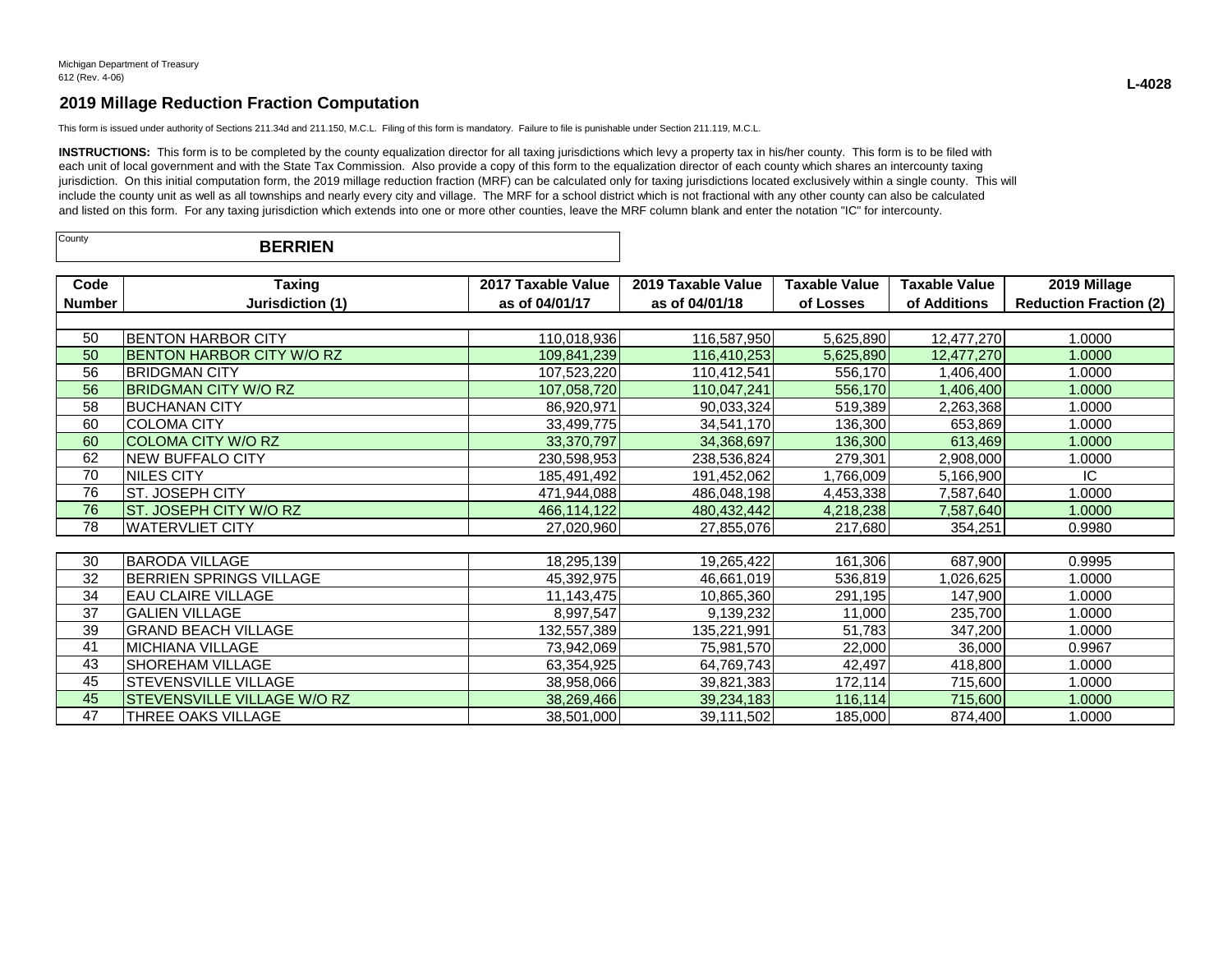This form is issued under authority of Sections 211.34d and 211.150, M.C.L. Filing of this form is mandatory. Failure to file is punishable under Section 211.119, M.C.L.

INSTRUCTIONS: This form is to be completed by the county equalization director for all taxing jurisdictions which levy a property tax in his/her county. This form is to be filed with each unit of local government and with the State Tax Commission. Also provide a copy of this form to the equalization director of each county which shares an intercounty taxing jurisdiction. On this initial computation form, the 2019 millage reduction fraction (MRF) can be calculated only for taxing jurisdictions located exclusively within a single county. This will include the county unit as well as all townships and nearly every city and village. The MRF for a school district which is not fractional with any other county can also be calculated and listed on this form. For any taxing jurisdiction which extends into one or more other counties, leave the MRF column blank and enter the notation "IC" for intercounty.

| County<br><b>BERRIEN</b> |  |
|--------------------------|--|
|--------------------------|--|

| Code   | raxinc       | 201<br>Value<br>i axable | 2019 "<br>Taxabi⁄<br>Value | Value<br>Taxable | Value<br><b>Taxable</b>                   | <b>Millage</b><br>2019                      |
|--------|--------------|--------------------------|----------------------------|------------------|-------------------------------------------|---------------------------------------------|
| Number | Jurisdiction | AIAI                     | 04/01/18<br>               | _osses           | $\mathbf{r}$ . The set<br>Additions<br>О1 | $\sim$<br>Ernetier<br>duction<br>Rea<br>auu |

(1) See "New Instructions for Local School Districts" contained in the instructions for L-4025.

(2) If this calculation results in a number greater than 1.0000, enter 1.0000.

| 111010 BENTON HARBOR SCHOOLS--ALL               | 706,926,752   | 728,280,894   | 14,381,862 | 32,513,492 | 1.0000                |
|-------------------------------------------------|---------------|---------------|------------|------------|-----------------------|
| 11010 BENTON HARBOR SCHOOLS--ALL W/O RZ         | 702,617,412   | 724,027,047   | 14,355,162 | 32,508,392 | 1.0000                |
| 11240 BERRIEN SPRINGS SCHOOLS--ALL              | 366,731,755   | 378,517,896   | 2,398,685  | 7,883,089  | 1.0000                |
| 11210 BRANDYWINE SCHOOLS--ALL                   | 206,876,414   | 211,310,042   | 2,100,961  | 5,771,054  | IC.                   |
| 11340 BRIDGMAN SCHOOLS--ALL                     | .468,644,447  | 1,479,874,628 | 40,129,372 | 48,417,600 | 1.0000                |
| 11340 BRIDGMAN SCHOOLS--ALL W/O RZ              | 1,467,215,701 | 1,478,379,620 | 40,101,972 | 48,217,100 | 1.0000                |
| 11310 BUCHANAN SCHOOLS--ALL                     | 373,114,354   | 388,008,257   | 1,272,493  | 7,043,644  | 0.9995                |
| l11330 COLOMA SCHOOLS--ALL                      | 391,883,879   | 397,193,982   | 1,829,130  | 3,925,718  | IC                    |
| 11330 COLOMA SCHOOLS--ALL W/O RZ                | 391,754,901   | 397,021,509   | 1,829,130  | 3,885,318  | IC.                   |
| 111250 EAU CLAIRE SCHOOLS--ALL                  | 113,324,623   | 116,451,484   | 893,419    | 2,167,031  | IC                    |
| 11034 & 11311 GALIEN SCHOOLS -- ALL (DEBT ONLY) | 109,051,242   | 112,884,032   | 180,696    | 1,942,800  | for debt purpose only |
| 11030 LAKESHORE SCHOOLS--ALL                    | 794,559,281   | 814,704,500   | 3,384,069  | 11,198,959 | 1.0000                |
| 11030 LAKESHORE SCHOOLS--ALL W/O RZ             | 791,560,581   | 812,147,500   | 3,085,369  | 11,184,559 | 1.0000                |
| 11200 NEW BUFFALO SCHOOLS--ALL                  | 938, 154, 127 | 956,877,149   | 1,735,981  | 6,980,203  | 1.0000                |
| 11300 NILES SCHOOLS--ALL                        | 412,872,605   | 427,018,747   | 2,663,170  | 10,128,582 | IC.                   |
| 11830 RIVER SCHOOLS--ALL                        | 7,113,417     | 7,172,507     | 13,232     | 42,800     | 1.0000                |
| 111033 RIVER VALLEY SCHOOLS--ALL                | 779,852,249   | 782,128,648   | 3,236,422  | 13,052,849 | 1.0000                |
| 11670 RIVERSIDE SCHOOLS--ALL                    | 15,428,984    | 15,870,918    | 291,949    | 424,100    | 1.0000                |
| 11020 ST. JOSEPH SCHOOLS--ALL                   | 1,040,535,927 | 1,069,406,331 | 6,850,912  | 19,683,140 | 1.0000                |
| 11020 ST. JOSEPH SCHOOLS--ALL W/O RZ            | 1,033,363,322 | 1,062,471,328 | 6,605,412  | 19,683,140 | 1.0000                |
| 11320 WATERVLIET SCHOOLS--ALL                   | 236,296,996   | 242,886,331   | 2,817,340  | 5,467,594  | IC                    |
|                                                 |               |               |            |            |                       |
| 14020 DOWAGIAC SCHOOLS--ALL                     | 3,549,432     | 3,722,804     | 851        | 2,800      | IC.                   |
| 80040 COVERT SCHOOLS--ALL                       | 979,448       | 1,042,977     |            | 23,600     | IC.                   |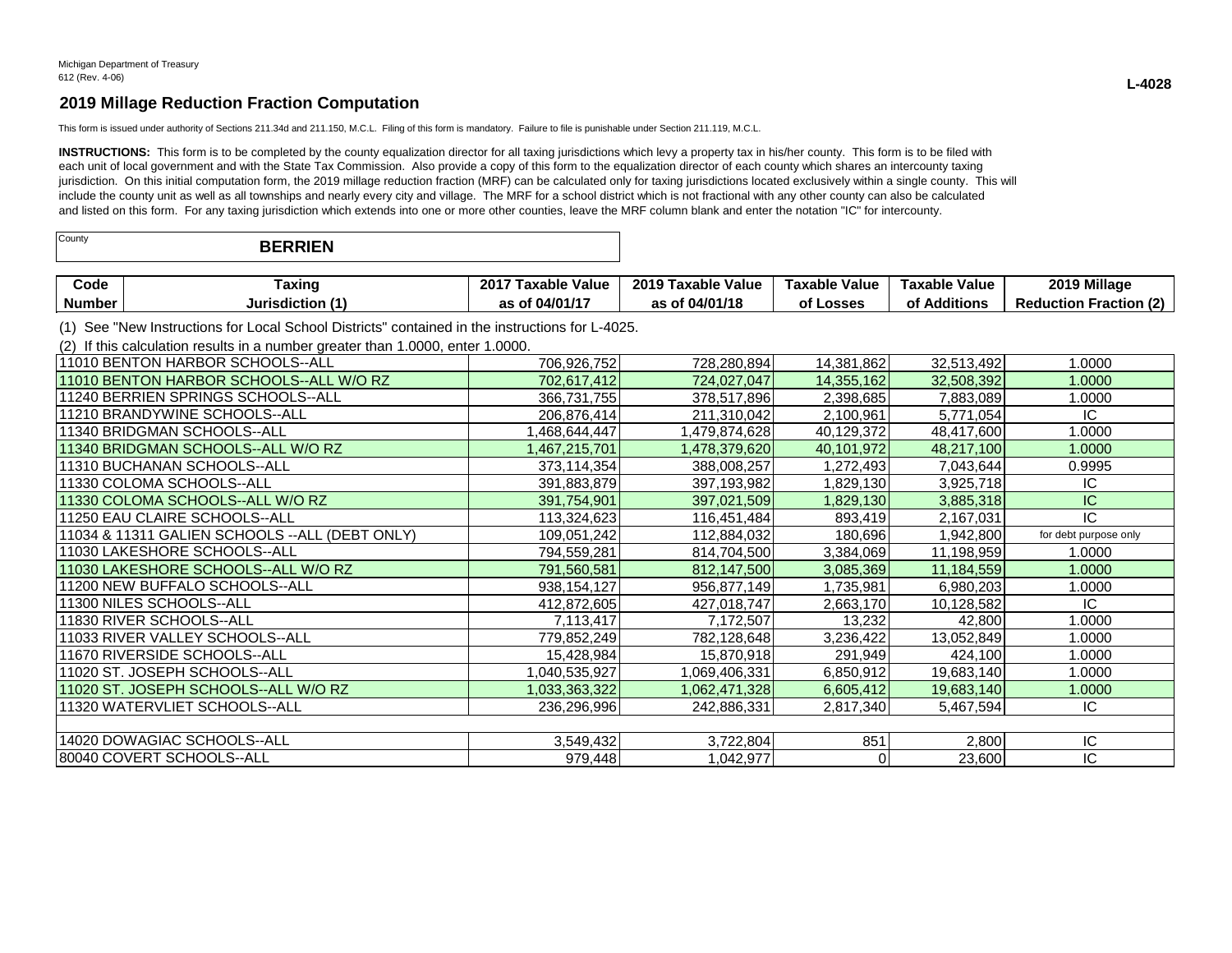This form is issued under authority of Sections 211.34d and 211.150, M.C.L. Filing of this form is mandatory. Failure to file is punishable under Section 211.119, M.C.L.

INSTRUCTIONS: This form is to be completed by the county equalization director for all taxing jurisdictions which levy a property tax in his/her county. This form is to be filed with each unit of local government and with the State Tax Commission. Also provide a copy of this form to the equalization director of each county which shares an intercounty taxing jurisdiction. On this initial computation form, the 2019 millage reduction fraction (MRF) can be calculated only for taxing jurisdictions located exclusively within a single county. This will include the county unit as well as all townships and nearly every city and village. The MRF for a school district which is not fractional with any other county can also be calculated and listed on this form. For any taxing jurisdiction which extends into one or more other counties, leave the MRF column blank and enter the notation "IC" for intercounty.

| County | <b>BERRIEN</b> |  |
|--------|----------------|--|
|--------|----------------|--|

| Code                     | Taxing                         | 2017 Taxable Value | 2019 Taxable Value | Taxable Value | Taxable Value | 2019 Millage                  |
|--------------------------|--------------------------------|--------------------|--------------------|---------------|---------------|-------------------------------|
| <b>Number</b>            | Jurisdiction (1)               | as of 04/01/17     | as of 04/01/18     | of Losses     | of Additions  | <b>Reduction Fraction (2)</b> |
|                          |                                |                    |                    |               |               |                               |
| --                       | <b>BRESA</b>                   | 7,852,315,810      | 8,018,702,314      | 83,998,889    | 174,689,748   | ΙC                            |
| $\overline{\phantom{a}}$ | <b>BRESA W/O RZ</b>            | 7,836,277,441      | 8,003,289,074      | 83,400,589    | 174,429,348   | IC.                           |
| --                       | EWIS CASS ISDL                 | 3,549,432          | 3,722,804          | 851           | 2,800         | IC                            |
| --                       | VAN BUREN ISD                  | 979,448            | 1,042,977          |               | 23,600        | ΙC                            |
| $-$                      | <b>LAKE MICHIGAN COLLEGE</b>   | 7,856,844,690      | 8,023,468,095      | 83,999,740    | 174,716,148   | IC                            |
| --                       | LAKE MICHIGAN COLLEGE W/O RZ   | 7,840,806,321      | 8,008,054,855      | 83,401,440    | 174,455,748   | IC.                           |
|                          |                                |                    |                    |               |               |                               |
| $\overline{\phantom{a}}$ | <b>BERRIEN SPRINGS LIBRARY</b> | 240,589,911        | 248,490,256        | ,902,953      | 6,778,549     | 1.0000                        |
| $\overline{\phantom{a}}$ | IBUCHANAN LIBRARY              | 315,409,529        | 328,295,285        | 1,206,951     | 6,345,144     | 0.9994                        |
| $\overline{\phantom{m}}$ | <b>COLOMA LIBRARY</b>          | 243,052,739        | 248,849,657        | 823,364       | 2,417,308     | 1.0000                        |
| $\overline{\phantom{a}}$ | COLOMA LIBRARY W/O RZ          | 242,923,761        | 248,677,184        | 823,364       | 2,376,908     | 1.0000                        |
| --                       | <b>DOWAGIAC LIBRARY</b>        | 2,668,819          | 2,719,909          | 651           | 2,500         | IC                            |
| --                       | IEAU CLAIRE LIBRARY            | 230,920,672        | 238,190,052        | 1,319,538     | 3,037,526     | 0.9998                        |
| $\overline{\phantom{a}}$ | INEW BUFFALO LIBRARY           | 835,736,532        | 856,610,312        | 1,464,381     | 6,202,103     | 1.0000                        |
| $\overline{\phantom{a}}$ | <b>NILES LIBRARY</b>           | 534,419,966        | 550,242,341        | 4,323,813     | 14,447,436    | IC.                           |
| $\overline{\phantom{a}}$ | IST. JOSEPH CITY DDA           | 26,498,121         | 27,060,499         | 114,608       | 340,700       | 1.0000                        |
| $\overline{\phantom{a}}$ | IST JOSEPH RUBBISH             | 425,838,774        | 435,821,658        | 2,398,477     | 6,289,600     | 1.0000                        |
| --                       | ST JOSEPH RUBBISH W/O RZ       | 424,496,135        | 434,502,502        | 2,388,077     | 6,289,600     | 1.0000                        |